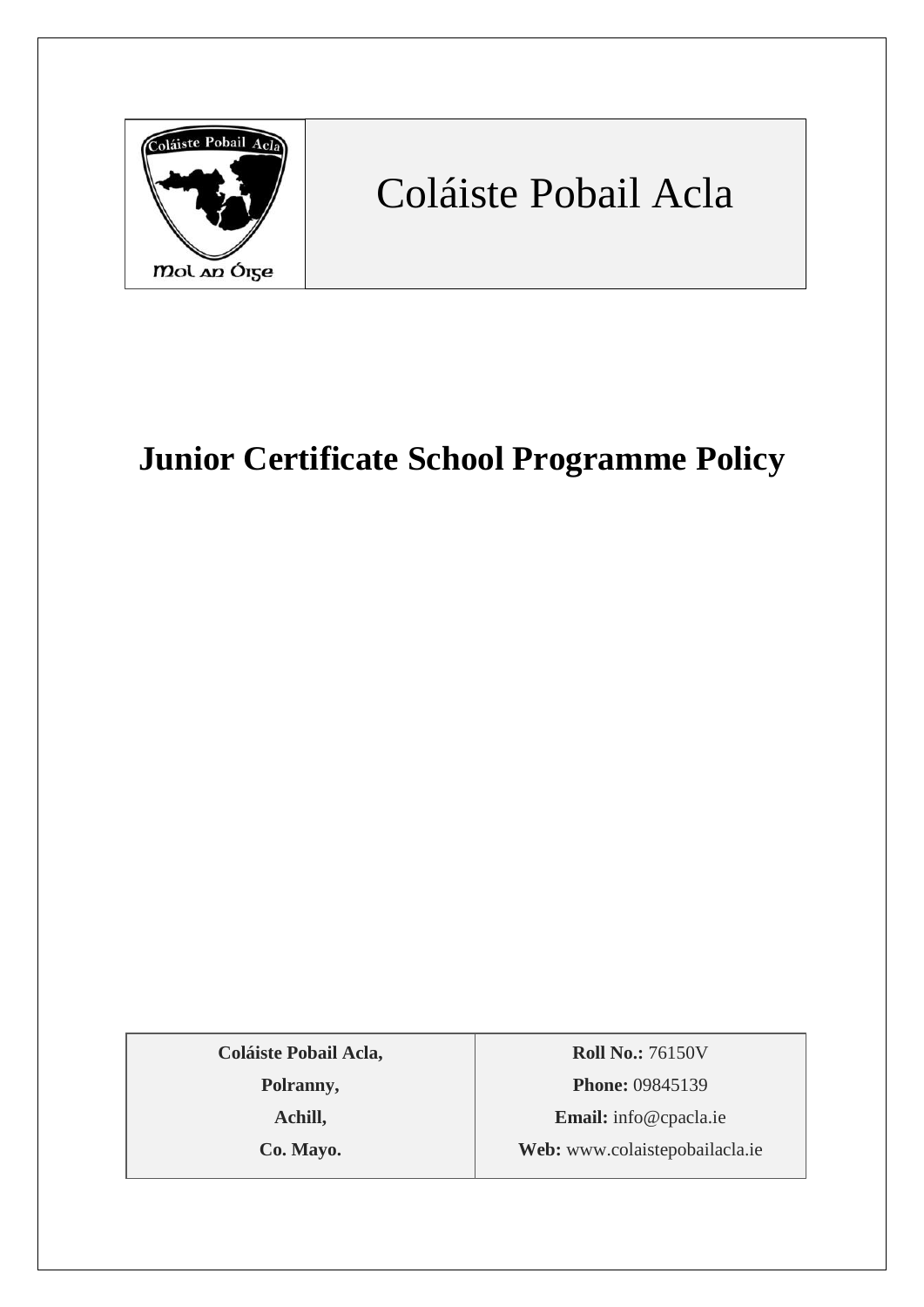## **Contents**

#### **1. School Mission Statement**

#### **2. Overview of JCSP Programme**

- 2.1. Context
- 2.2. Aims
- 2.3. Equality of access and participation

#### **3. Assessment**

#### **4. Curriculum**

#### **5. JCSP support for reaching targets of DEIS Plan**

- 5.1. Plan to improve Literacy Levels
- 5.2. Plan to improve Numeracy Levels
- 5.3. Plan to improve Pupil Retention
- 5.4. Plan to improve Pupil Attendance Rates
- 5.5. Plan to improve Student Transition from Post-Primary Education
- 5.6. Plan to improve Academic Attainment
- 5.7. Plan to improve Partnership with Parents/Guardians
- 5.8. Plan to improve Partnership with Others

#### **6. Pupil Induction**

#### **7. Profiling**

- **8. Teacher Induction**
- **9. Budget**
- **10. Initiatives**
- **11. Planning for Students with Special Needs**
- **12. Planning for Guidance and Pastoral Care**
- **13. Continuous Professional Development**
- **14. Programme Review Procedures**
- **15. Useful Links**
- **16. Monitoring and Evaluation**
- **17. Links with other Policies and Documents**
- **18. Declaration**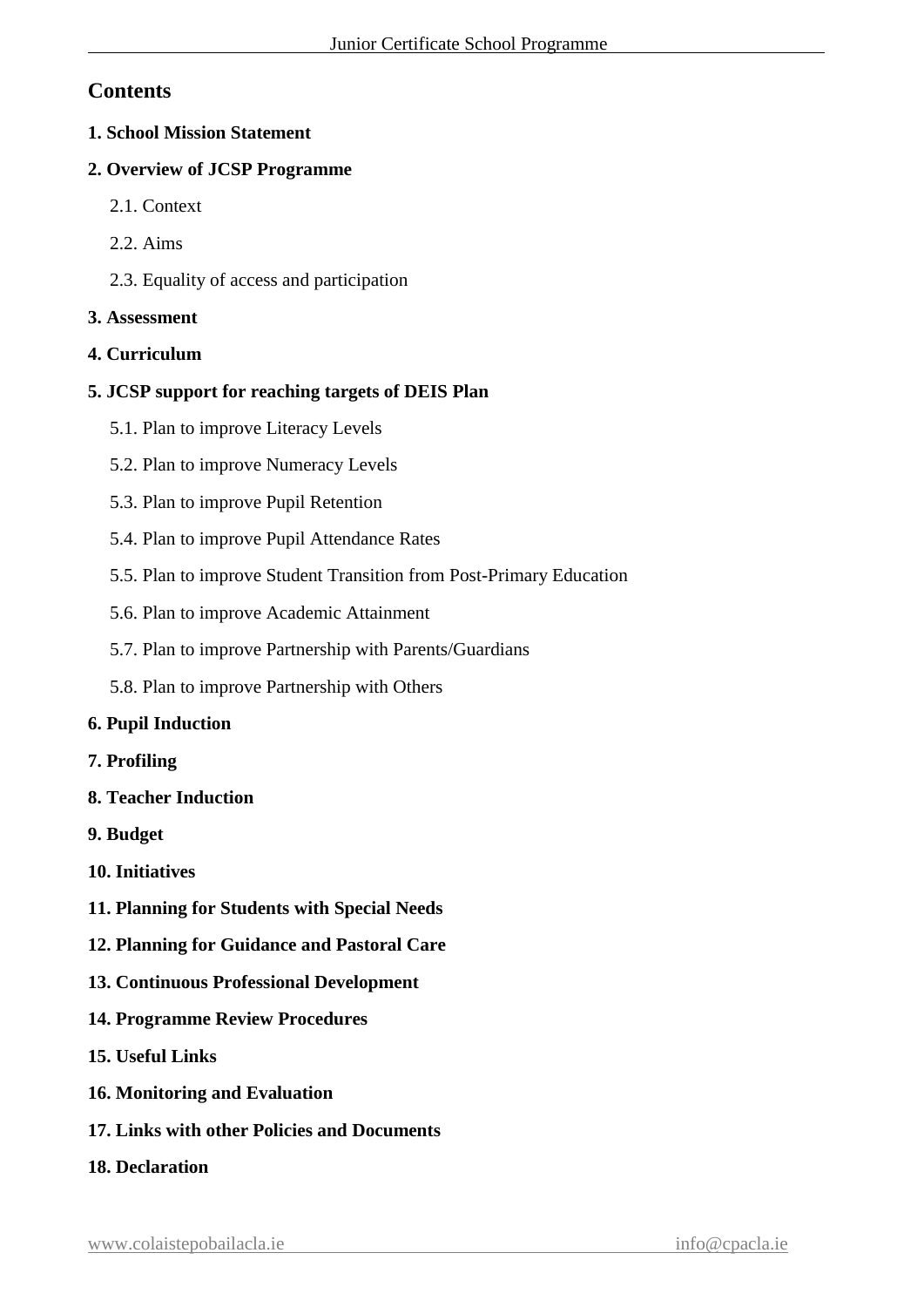## **1. School Mission Statement**

## *We strive to motivate our school community to realise its full potential academically, spiritually, physically and emotionally in a safe, supportive environment.*

Coláiste Pobail Acla is a centre of learning, a place where everyone is treated as an individual. Staff and students work together in the pursuit of excellence in student learning, in a safe and friendly environment.

Coláiste Pobail Acla puts mutual respect and teamwork between staff and students to the fore. Coláiste Pobail Acla encourages creativity and embraces diversity in a positive learning environment. We support and encourage all students to become responsible citizens that excel in their personal and academic careers.

In Coláiste Pobail Acla we are constantly trying to improve the high standard of education all students receive. We are a Community College and the Community is at the heart of the school.

## **2. Overview of JCSP Programme**

#### **2.1. Context**

The Junior Certificate School Programme (JCSP) originated in a number of projects initiated by the City of Dublin Vocational Education Committee (CDVEC) through its Curriculum Development Unit (CDU).

The projects were concerned with identifying potential early school leavers and devising a programme suitable to their needs. In September 1996, following a pilot phase, the National Council for Curriculum and Assessment (NCCA) and the Department of Education and Science (DES) launched the *Junior Certificate School Programme*.

Since its introduction the programme has expanded from 32 schools in 1996 to 240 schools in 2010. The programme has expanded on a phased basis, to all post-primary schools participating in the *Delivering Equality of Opportunity in Schools* (DEIS) initiative.

#### **2.2. Aims**

We aim to provide an intervention programme that is positive and effective in providing support for students, Parents/Guardians and staff and that will be dynamic and flexible in order to change, develop and adapt according to the needs of the student.

JCSP will support participating students who may be at risk of early school leaving and students who may be having difficulty engaging productively with the Junior Certificate Programme, in the following ways:

• All students will be included in the programme on entering  $1<sup>st</sup>$  year in our school, ensuring inclusive support in a mixed ability setting for all.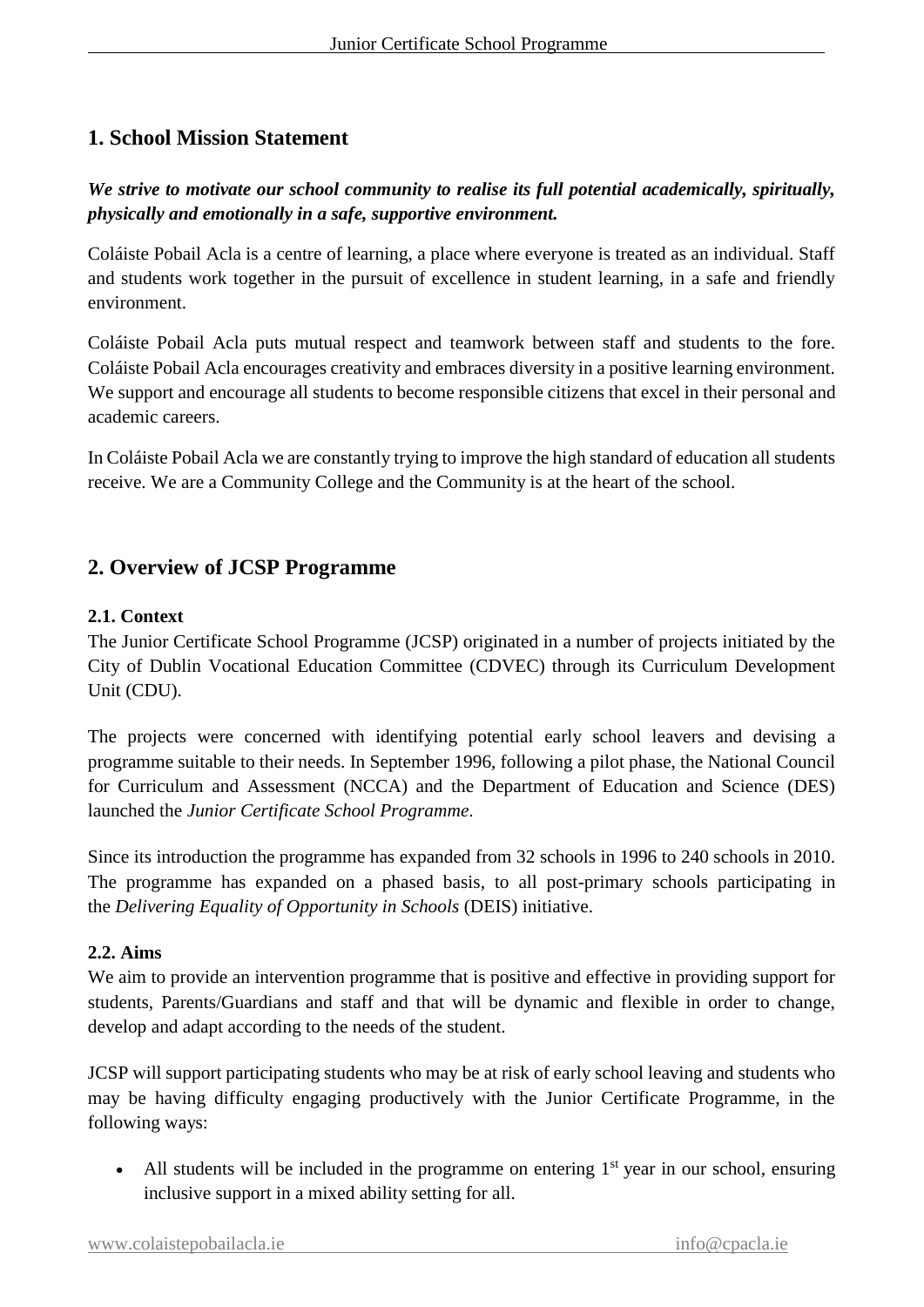- These supports include Literacy/Numeracy Initiatives, Recording Achievements/Profiling, Cross-Curricular Statements, Celebrations and Certification.
- All students will be assessed, and use will be made of existing assessments, in order to gain necessary information on literacy and numeracy levels of all students.
- Parents/Guardians, staff and students will receive relevant information on a regular basis.
- Through JCSP activities, students and Parents/Guardians will further develop a positive attitude to learning and life in school.
- Provision of opportunities of in-service training for staff both within and outside the school will be encouraged.
- Students will develop academically, socially and personally as a result of participation in JCSP activities.
- Resources and materials will be provided to students and teachers as required.
- All students will be encouraged to participate in Cross-Curricular and Extra-Curricular activities both within and outside of the JCSP Programme.
- Through participation in JCSP, students will develop confidence, and motivation to improve participation and performance levels while experiencing success.

#### **2.3. Equality of access and participation**

Guided by the principles of the school Mission Statement Coláiste Pobail Acla will ensure no student will be refused admission to the JCSP for reasons of religion, ethnicity, special education needs, disability, traveller status, asylum seeker/refugee status, family or social status.

#### **3. Assessment**

The Junior Certificate School Programme is *not* an alternative to the Junior Certificate/ Junior Cycle. All JCSP students sit the Junior Certificate/ Junior Cycle exams at the end of the three-year course. The Junior Certificate School Programme aims to make the Junior Certificate course more accessible for students with learning needs.

Assessment of a student's progress within the JCSP programme is done in two ways:

#### A. Profile meetings

It is hoped to have 3 profile meetings for each JCSP group per year. During profile meetings a group of 4/5 core teachers discuss the progress of each student. Details of JCSP initiatives, programmes or planning are also discussed during this meeting. A link teacher from each core meeting will then bring the matters discussed back to the JCSP core team who will work together on implementing and improving JCSP in the school.

#### B. Statements

The JCSP has broken up the Junior Certificate/ Junior Cycle course for each subject into manageable pieces called statements. Statements are awarded to a student when they are competent in the area involved. Each statement is broken up into a set of targets. Each target is a small section of the course.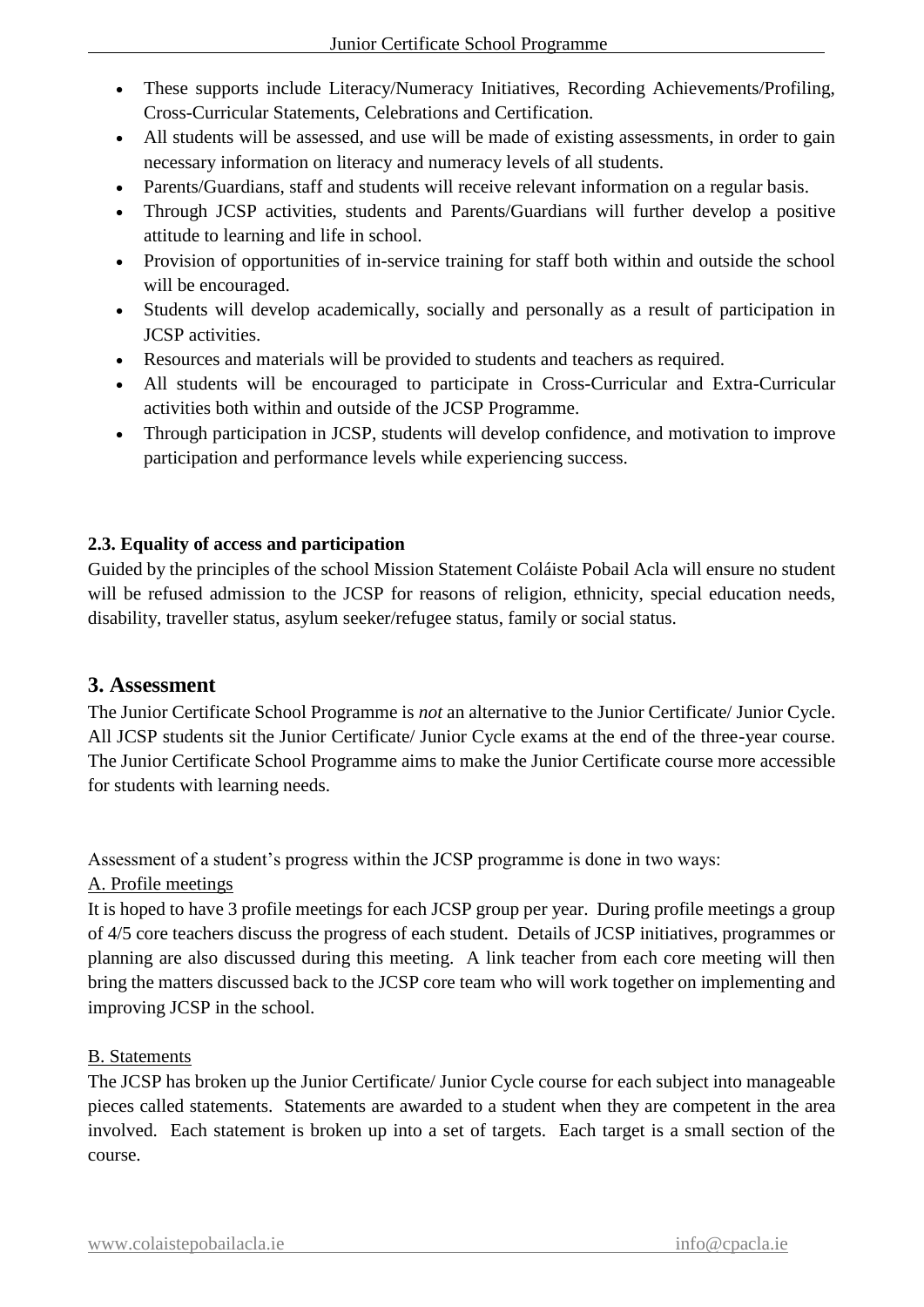Progress in targets is monitored by teachers using a statement record of progress sheet. When a student has finished a statement, details are given to the JCSP co-ordinator who then updates students' folders and their own records with these details.

In conjunction with the state exams held at the end of the three years, there is also continuous assessment carried out on an ongoing basis by all teachers. These methods of assessment include:

- Verbal and written questions in class
- Homework
- Projects
- Class discussion and debate
- Group work and pair work
- Role play and various student activities
- Written exams

Parents/Guardians are updated on their child's progress with two official reports and one parent teacher meeting per year. From time to time other contact may be made with home as necessary. The JCSP co-ordinator also keeps in regular contact with parents/guardians by phone calls, letters, meetings and JCSP postcards.

The Home School Community Liaison ensures there is a constant link between home and school.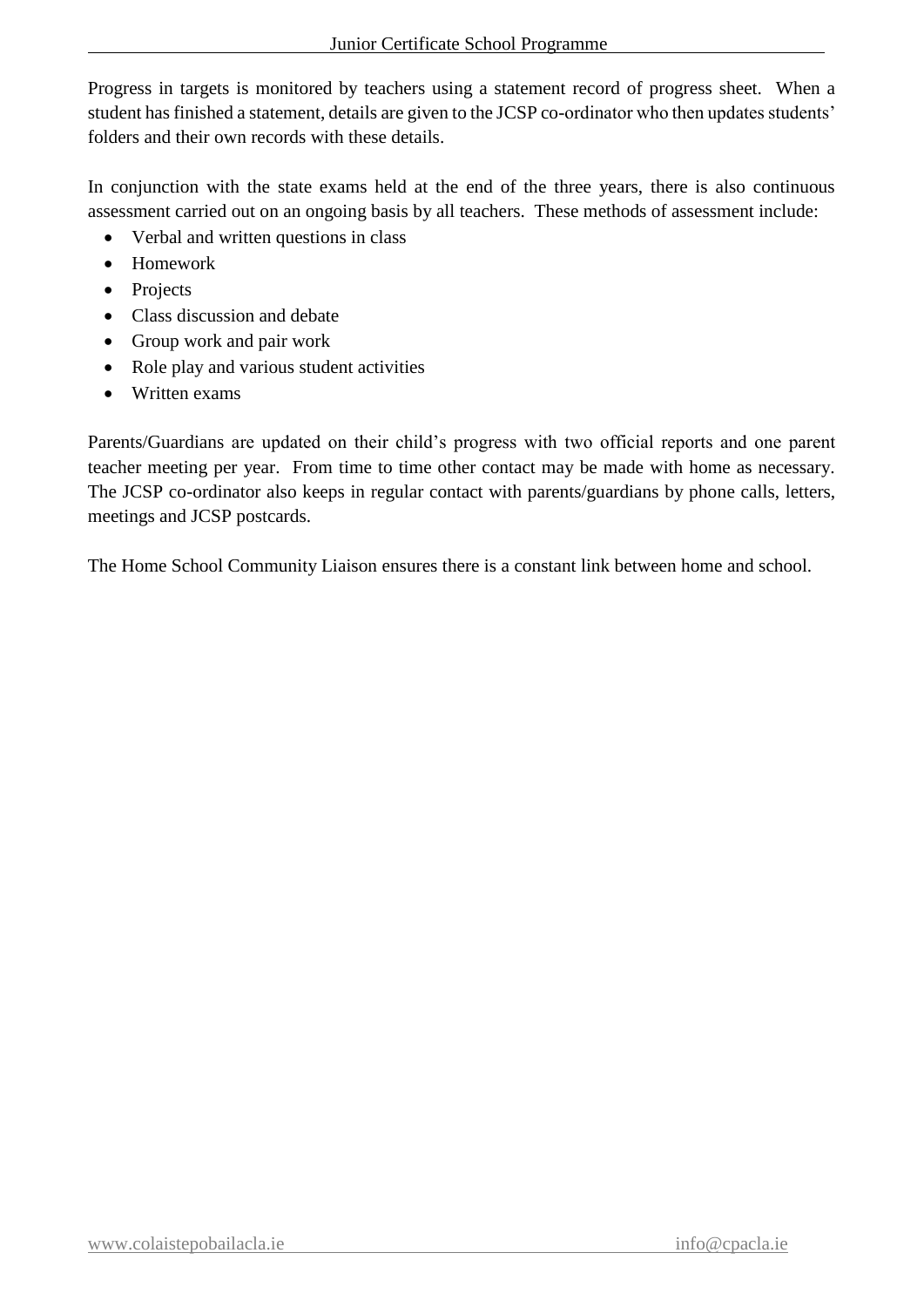## **4. Curriculum**

The subjects offered to JCSP students may be added or removed if necessary, on a yearly basis. The current list of subjects in JCSP are:

| <b>Subject</b>          |  |  |
|-------------------------|--|--|
| Irish                   |  |  |
| English                 |  |  |
| Maths                   |  |  |
| Geography               |  |  |
| History                 |  |  |
| Science                 |  |  |
| <b>Business Studies</b> |  |  |
| French                  |  |  |
| Home Economics          |  |  |
| Wood Technology         |  |  |
| Engineering             |  |  |
| Graphics                |  |  |

## **5. JCSP support for reaching targets of DEIS Plan**

Our DEIS plan outlines targets to be met in the 8 key areas of DEIS. They are:

- 1. Plan to improve Literacy Levels
- 2. Plan to improve Numeracy Levels
- 3. Plan to improve Pupil Retention
- 4. Plan to improve Pupil Attendance Rates
- 5. Plan to improve Student Transition from Post-Primary Education
- 6. Plan to improve Academic Attainment
- 7. Plan to improve Partnership with Parents/Guardians
- 8. Plan to improve Partnership with Others

DEIS targets will be set in line with the DEIS plan. JCSP will aim to help meet these targets by backing up and reinforcing the findings of research carried out. There are many ways JCSP can help with this.

#### **5.1. Plan to improve Literacy Levels**

- Providing resources for classes
- Running initiatives (keywords, DEAR, One Book One Read, reading corner etc.)
- Digital Library
- Make a Book
- Film making initiative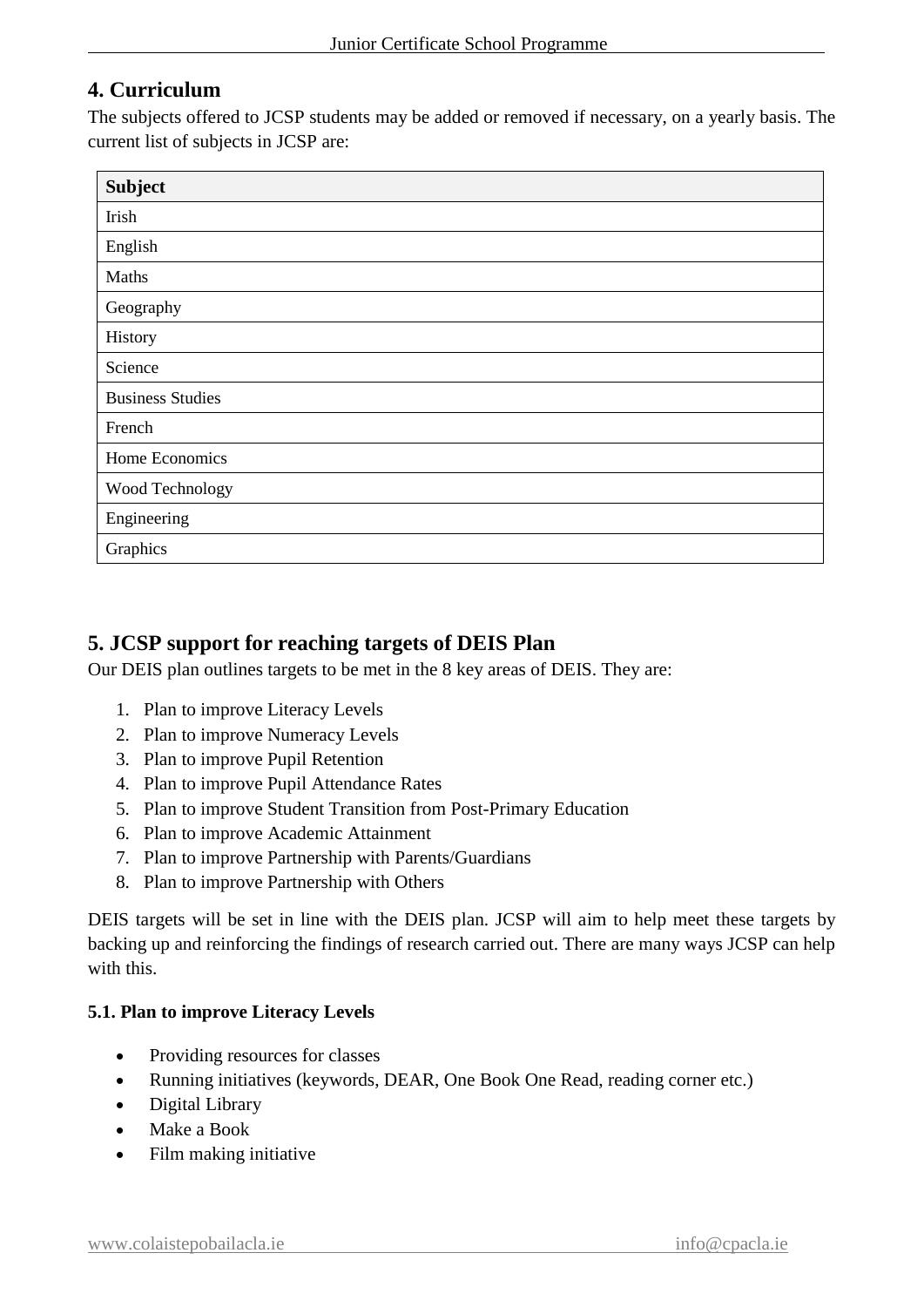#### **5.2. Plan to improve Numeracy Levels**

- Keywords for Numeracy
- Class initiatives
- Class resources and materials
- Maths week
- Maths Trail

#### **5.3. Plan to improve Pupil Retention**

- JCSP is made available to all students in Junior Cycle
- Running initiatives
- Targeting at risk students
- Profiling
- Ensuring all students are able to experience success
- The use of postcards to congratulate success
- The use of achievement certs and awards
- Christmas and summer celebrations

#### **5.4. Plan to improve Pupil Attendance Rates**

- JCSP is made available to all students in Junior Cycle
- Running initiatives
- Targeting at risk students
- Ensuring all students are able to experience success
- The use of postcards to congratulate success
- The use of achievement certs and awards
- Christmas and summer celebrations

#### **5.5. Plan to improve Student Transition from Post-Primary Education**

- JCSP is made available to all students in Junior Cycle
- Ensuring all students are able to experience success
- Students learn to learn
- Running events/activities like One Book One Read that support transitioning from primary level into Coláiste Pobail Acla

#### **5.6. Plan to improve Academic Attainment**

- Profiling keeps track of academic progress
- Initiatives help to make subjects more engaging
- The Library has received funding from JCSP

#### **5.7. Plan to improve Partnership with Parents/Guardians**

• The use of postcards to congratulate success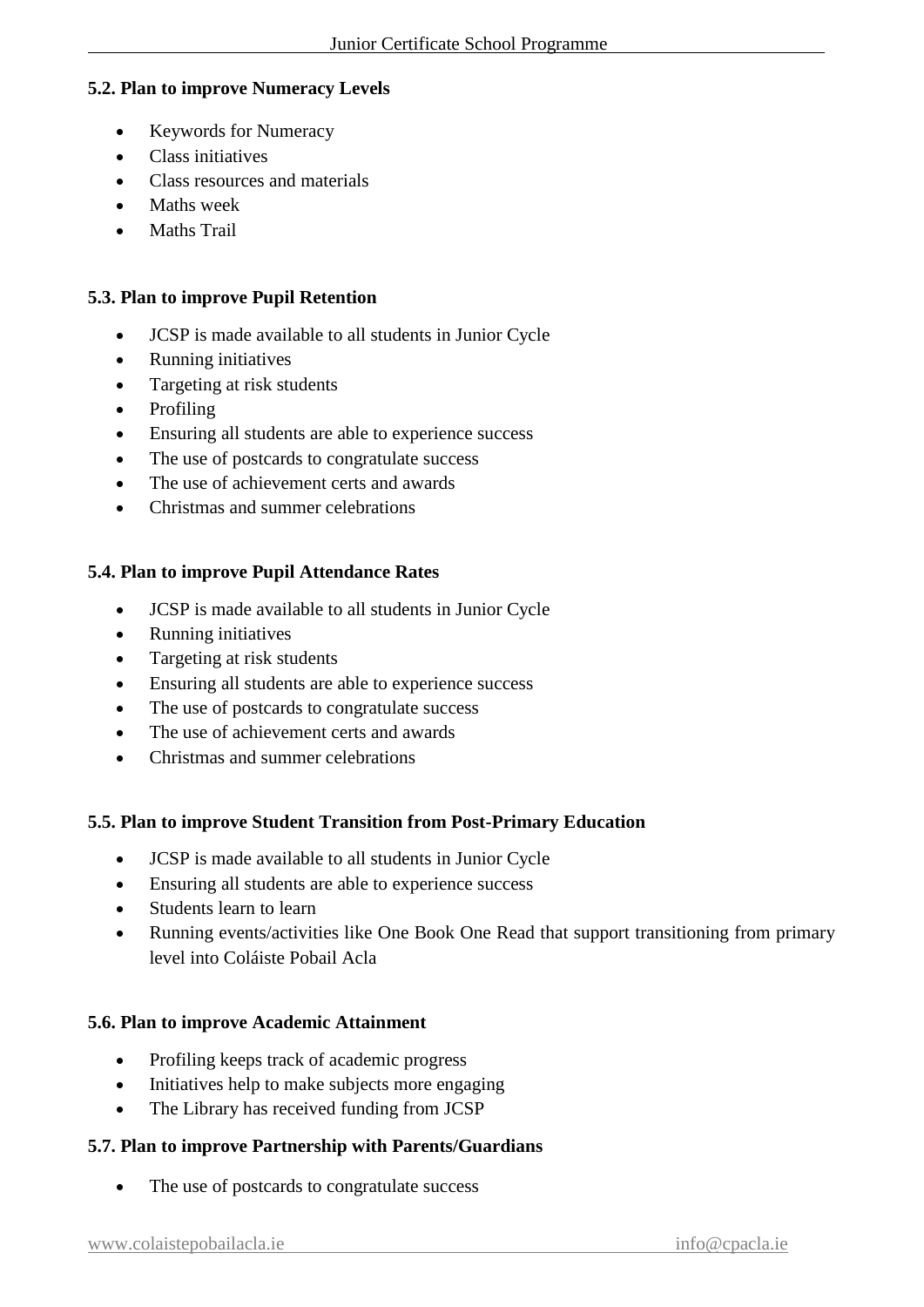- The use of achievement certs and awards
- Christmas and summer celebrations

#### **5.8. Plan to improve Partnership with Others**

- Initiatives can be run to engage with outside parties
- Guest speakers and celebrity chefs can be brought to the school
- Field trips can be organised in various subjects
- We link with the community
- We link with primary schools (One Book One Read)

Through the evaluations of JCSP initiatives, effects on attendance is addressed. The attendance of all JCSP students is monitored on a regular basis. Students are rewarded for excellent and improved attendance.

Through participation in JCSP Programme and profiling of students in  $3<sup>rd</sup>$  year, encouragement is given to all students to complete their Junior Certificate Examinations successfully and so improve progression throughout the Junior Cycle and retention rates to Senior Cycle and beyond.

Introduction of students to the JCSP Programme in 1<sup>st</sup> Year along with successful participation in JCSP initiatives and activities are hugely dependant on parental/guardian support. Partnership with parents/guardians is fostered and encouraged through all JCSP activities.

Engagement and Partnership with the community takes place through advertising projects, initiatives and accomplishments in local press and parish newsletters. Some initiatives will require input from the business sector, e.g. Readalong/Book reviews. Other JCSP activities engage with the community, voluntary and 3rd Level sectors through initiatives such as library visits, science/maths workshops in I.T. and Oral Language Development Initiatives.

## **6. Pupil Induction**

All first year students begin their secondary school life with a day of induction. On this day, the principal, a member of the school completion programme and their year tutor meet the group where they discuss the layout of the school, transition to secondary school, homework and study skills and other necessary details.

Within the first three weeks of term the JCSP co-ordinator meets the assigned students to explain how JCSP works. A small presentation is given to the students on JCSP and they are shown some of the JCSP materials, folders, etc. At this stage Parents/Guardians are also sent information outlining the decision to include their child in the JCSP class and offering to meet them with any queries.

Parents/Guardians of first year JCSP students are invited to the school for an information evening during the month of September. Parents/Guardians are provided with all the information associated with the JCSP programme and have the opportunity to meet with the co-ordinator for further discussion.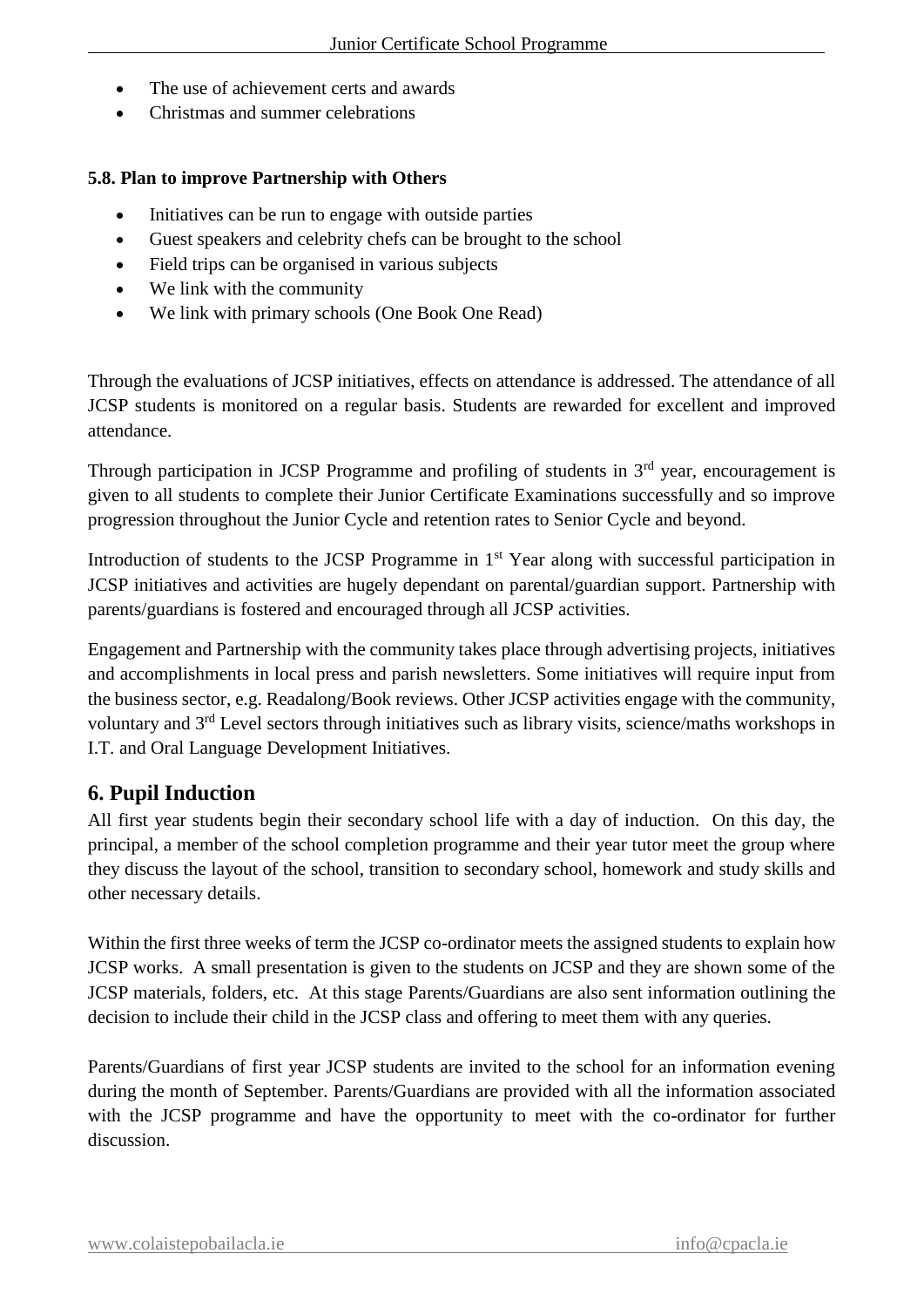The JCSP co-ordinator meets with all new JCSP students to outline the subjects and the general expectations regarding behaviour, etc. The co-ordinator meets JCSP students regularly during the year.

## **7. Profiling**

Teachers are encouraged to complete the statements with their students within the classroom on a regular basis.

Teachers in conjunction with their subject departments will select the subject statements to be taken by their students.

Completion of Subject Statements in this way can occur in conjunction with formal and informal assessments of the students and so enhance assessment for learning of the students.

Profiling of 3rd Year students will take place in Term 3 with the class teachers and the JCSP Coordinator facilitating the submission of subject and cross-curricular statements to JCSP National Headquarters.

A Final Profile Celebration will take place later in Term 3 where students will be awarded their 'Junior Certificate School Programme Student Profile'. This will include Certification of participation in JCSP by Department of Education and Skills, a list of all statements achieved and an individual school reference.

## **8. Teacher Induction**

In September the teaching staff receives information on JCSP. This includes updates on the plan, details of the pupils included and personal information relating to the students. The resource teacher also makes the staff aware of students with NEPS reports or specific needs. Staff are reminded of how statements work, information on in-service, initiatives and the aims of JCSP within Coláiste Pobail Acla.

The co-ordinator hands each teacher out the statements they are to work on for the year. This is decided under each department curriculum plan. If these statements do not meet the needs or ability of the pupils, the teacher discusses this with the JCSP co-ordinator and relevant changes are made.

**New teachers:** During a one to one meeting with the JCSP co-ordinator new teachers receive a teacher pack for JCSP. The co-ordinator outlines how the programme works and gives them all the required information and documents they need.

In-service is arranged as needed. Teachers who are new to the course are encouraged to contact teachers who have taught the course previously.

The co-ordinator is available for discussion and support at all times. The JCSP notice board in the staff room acts as a means of communicating with staff and keeping them updated.

## **9. Budget**

The JCSP budget is managed through the school office in the accounts section. JCSP funds are spent following the guidelines of their distribution, i.e., reading initiative funds only spent in that area. The co-ordinator discusses purchases under the fund with the Principal but has the power to directly order materials through the school office. Other teachers liaise with the co-ordinator and principal in securing funds under JCSP. The JCSP budget and initiatives are discussed at staff addresses to gain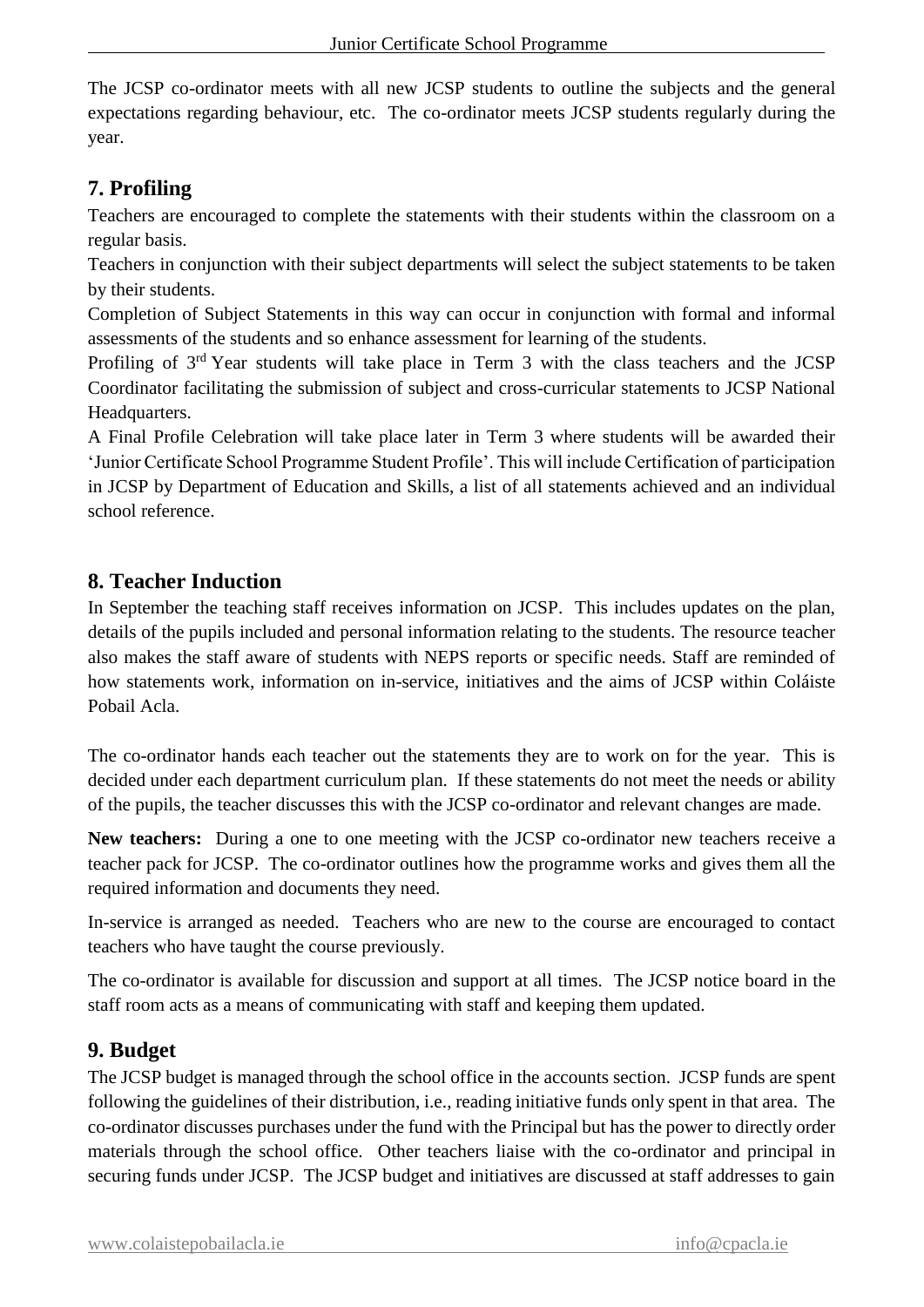their input into the areas of need for funding. All materials purchased under JCSP must have a copy of the invoice placed in the office to keep an accurate account of spending.

## **10. Initiatives**

Initiatives are applied for and run by subject teachers in consultation with the programme co-ordinator and the Principal. Applications are made in September and decided on by the end of September. There can be 6 initiatives applied for annually as well as the Christmas and summer celebrations. A list of initiatives available are listed below.

| <b>Initiative Title</b>                 |  |  |  |  |
|-----------------------------------------|--|--|--|--|
| Artist in the Classroom Initiative:     |  |  |  |  |
| Arts and Crafts Initiative:             |  |  |  |  |
| <b>Author in Residence</b>              |  |  |  |  |
| Bodhrán/Traditional Instrument          |  |  |  |  |
| Bodhrán/Traditional Instrument Top Up   |  |  |  |  |
| Bog Earraí                              |  |  |  |  |
| <b>Book Review</b>                      |  |  |  |  |
| Calligraphy/Penmanship Initiative:      |  |  |  |  |
| Camera (English)                        |  |  |  |  |
| Céilí                                   |  |  |  |  |
| Chess Initiative:                       |  |  |  |  |
| <b>Christmas Celebration</b>            |  |  |  |  |
| <b>Community Service</b>                |  |  |  |  |
| Dance                                   |  |  |  |  |
| Debating                                |  |  |  |  |
| Dictionary Work                         |  |  |  |  |
| <b>Digital Storytelling</b>             |  |  |  |  |
| Drama                                   |  |  |  |  |
| Drop Everything and Read (DEAR)         |  |  |  |  |
| Drop Everything and Read Top-up         |  |  |  |  |
| e-Portfolio                             |  |  |  |  |
| English Pen Pal                         |  |  |  |  |
| <b>Environmental and Social Studies</b> |  |  |  |  |
| Field Trip                              |  |  |  |  |
| Film Making Initiative                  |  |  |  |  |
| <b>Flashmaster Maths</b>                |  |  |  |  |
| Gaeilge camera initiative               |  |  |  |  |
| Gaeltacht                               |  |  |  |  |
| Geography                               |  |  |  |  |
| Guidance                                |  |  |  |  |
| <b>Handheld Gaming Device</b>           |  |  |  |  |
| History                                 |  |  |  |  |
| Home Economics                          |  |  |  |  |
| Home Economics: Celebrity Chef          |  |  |  |  |
| <b>ICT</b> in Numeracy                  |  |  |  |  |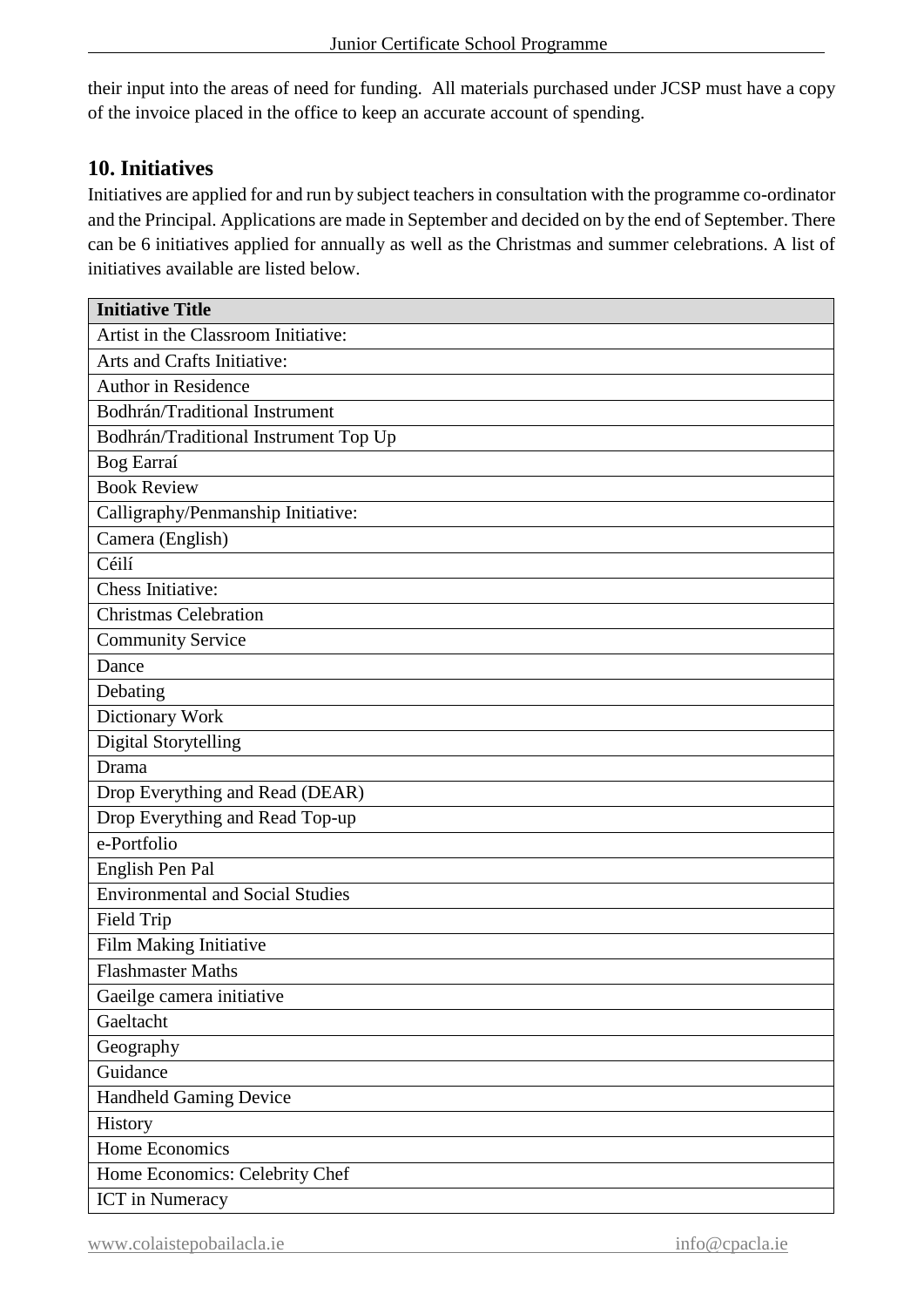| <b>JCSP Newsletter / Yearbook</b>          |  |  |  |  |
|--------------------------------------------|--|--|--|--|
| <b>JCSP Student Folder Photographs</b>     |  |  |  |  |
| Keyword                                    |  |  |  |  |
| Linguascope                                |  |  |  |  |
| Literacy in your classroom                 |  |  |  |  |
| Maidin Gaeilge                             |  |  |  |  |
| <b>Materials Technology Metal</b>          |  |  |  |  |
| Materials Technology Wood                  |  |  |  |  |
| <b>Maths Games</b>                         |  |  |  |  |
| Maths Laboratory                           |  |  |  |  |
| Modern Languages                           |  |  |  |  |
| Music                                      |  |  |  |  |
| <b>Number Millionaire</b>                  |  |  |  |  |
| <b>Oral Language Development</b>           |  |  |  |  |
| <b>Paired Maths</b>                        |  |  |  |  |
| <b>Paired Reading</b>                      |  |  |  |  |
| Paired Reading Top Up                      |  |  |  |  |
| <b>Physical Education</b>                  |  |  |  |  |
| <b>Primary Picture Books</b>               |  |  |  |  |
| Readalong                                  |  |  |  |  |
| Readalong Top Up                           |  |  |  |  |
| Reading Aloud                              |  |  |  |  |
| <b>Reading Challenge</b>                   |  |  |  |  |
| Reading Challenge Top Up                   |  |  |  |  |
| Reading Corner Top Up                      |  |  |  |  |
| <b>Reading Corners</b>                     |  |  |  |  |
| Reading Programme in the English Classroom |  |  |  |  |
| School Based Literacy Initiative           |  |  |  |  |
| School Based Numeracy Initiative           |  |  |  |  |
| Science                                    |  |  |  |  |
| Seanachaí                                  |  |  |  |  |
| <b>Spelling Challenge</b>                  |  |  |  |  |
| Storytelling                               |  |  |  |  |
| <b>Study Skills</b>                        |  |  |  |  |
| <b>Subject Topic Boxes</b>                 |  |  |  |  |
| Subscription to a language magazine        |  |  |  |  |
| <b>Technical Graphics</b>                  |  |  |  |  |
| The Reading Medley                         |  |  |  |  |
| Trip to an Art Gallery                     |  |  |  |  |
| Twinning with Another School               |  |  |  |  |
| Who Wants to be a Word Millionaire?        |  |  |  |  |
| Who Wants to be a Word Millionaire? Top Up |  |  |  |  |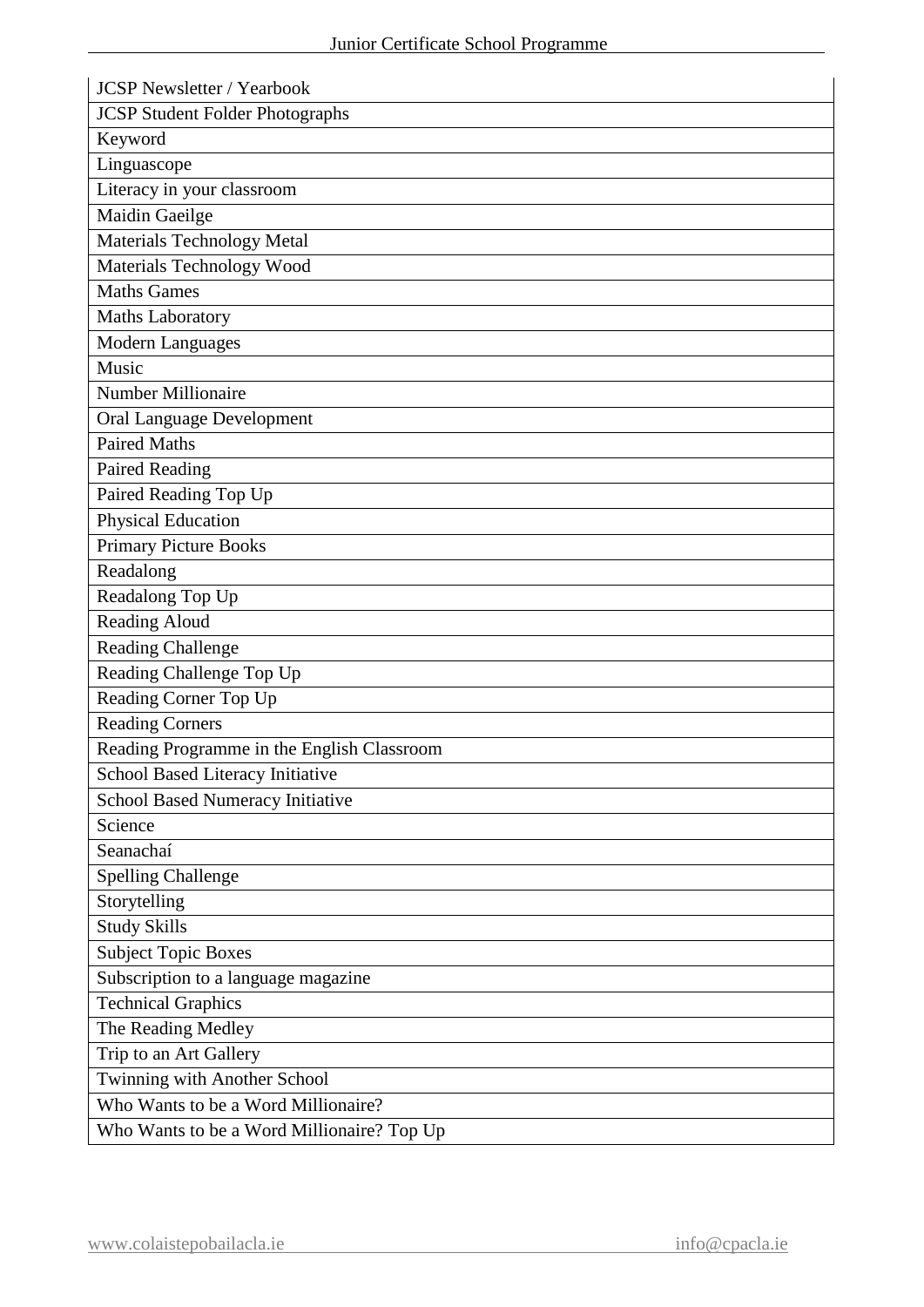## **11. Planning for Students with Special Needs**

The JCSP department follows the Special Needs criteria of the school in attempting to fully integrate special needs students into the JCSP programme. There is close liaison between the Learning support co-ordinator and the JCSP co-ordinator. A variety of methods have been used to ensure all students' needs are catered for. These include team-teaching, differentiated learning material and withdrawal from class for extra support. Teachers vary the level of class questions and homework asked of students depending on the student's own ability.

Students involved in the JCSP programme are provided with extra classes and resources in both English and Maths where possible. Some JCSP students also have resource classes as laid out in DES guidelines. The timetabling of the resource classes is organised by school management and the learning support co-ordinator.

Students of JCSP partake in initiatives designed to improve literacy and numeracy such as paired reading, a reading corner – library, maths games. Alongside this are initiatives run to improve the students' social and personal skills, e.g. Celebrity Chef in Home Economics.

## **12. Planning for Guidance and Pastoral Care**

The school counsellor meets with all students. He/she is also available, by appointment, if students wish to speak with him/her.

Each class group has a year tutor who meets the class regularly. The tutor acts as a member of staff whom students can go to if they are encountering problems or issues. The co-ordinator has an important relationship with JCSP students and is there to help students whatever way he/she can. Throughout the school community there is an ethos of building a strong relationship with students

and guiding them through their life in secondary school.

## **13. Continuous Professional Development**

All teachers teaching the JCSP programme are encouraged to attend in-service courses. The coordinator notifies the availability of all in-service on the JCSP notice board. The upcoming JCSP inservice calendar is also mentioned at staff meetings. Records of in-service attendance are retained by management. The school has found group in-service from the JCSP support service very useful.

## **14. Programme Review Procedures**

At the end of each academic year the JCSP is reviewed to allow for updating for the following academic year. The review happens in an informal manner. The JCSP co-ordinator meets with the JCSP teachers, management, initiative teachers and the teaching staff. During these meetings it is discussed what worked well during the year, what could be improved and what changes could be made. These details are then discussed with management.

Evaluations of Initiatives involving input from students and teachers is submitted to JCSP Headquarters annually. A formal review of the programme is completed every three years.

#### **15. Useful Links**

www.jcsp.ie www.scoilnet.ie www.examinations.ie